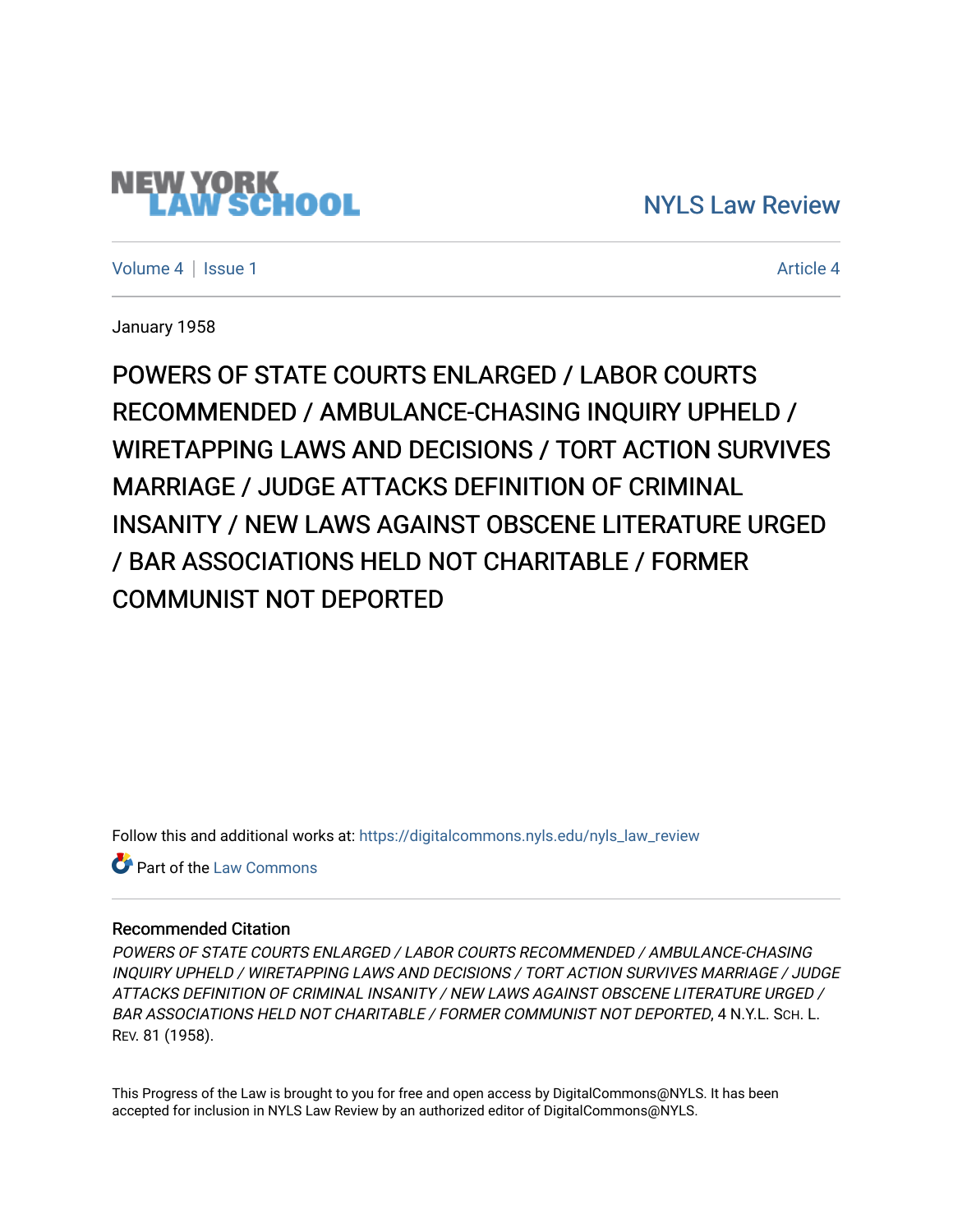# *THE PROGRESS OF THE LAW*

# POWERS OF STATE COURTS ENLARGED

IN what may prove to be an historic decision, the Supreme Court, speaking through Justice Black, has held that a California state court could obtain jurisdiction over a Texas insurance company, even if the latter had never done any regular business in California. Prior to this case, corporations which did not do enough business in any particular state to make it equitable for them to be sued locally could only be brought to trial in states where they did sufficient business. This rule, established a decade ago in *Washington v. International Shoe* Com*pany,* may have been overturned by this recent decision.

In the case in question-McGee *v. International Life Insurance Company-the* corporation was sued in California by the beneficiary of a policy who resided in that state. The only connection between Cali-

fornia and the defendant was the fact that the policy was serviced in that state. International was served by registered mail sent to it in Texas and failed to answer the complaint. A judgment in plaintiff's favor was refused full faith and credit in Texas but the Supreme Court reversed and ordered Texas to honor the California judgment.

In his opinion, Justice Black stated that "these residents would be at a severe disadvantage if they were forced to follow the insurance company to a distant state in order to hold it legally accountable. When claims were small or moderate, individual claimants frequently could not afford the cost of bringing an action in a foreign forum-thus, in effect, making the company judgment-proof." How far he and his brethren intend this decision to go remains to be seen.

#### LABOR COURTS RECOMMENDED

Louis HOLLANDER, president of the State Congress of Industrial Organizations, has called for a special court within the labor movement to try union officials accused of questionable practices. This recommendation was prompted by the scandals exposed by the Senate Select Committee on Improper Activities in the Labor or Management Field.

Mr. Hollander recognized that the establishment of such a court would necessitate a change in the A. F. L.- C. I. **0.** constitution and possibly "in our concept of autonomy." However, he went on to say that "while autonomy should be respected and protected, it must not be used by any union to shield corrupt practices."

At the same time, industry and labor spokesmen clashed before a joint New York State legislative committee on proposed amendments to the state's labor laws to curb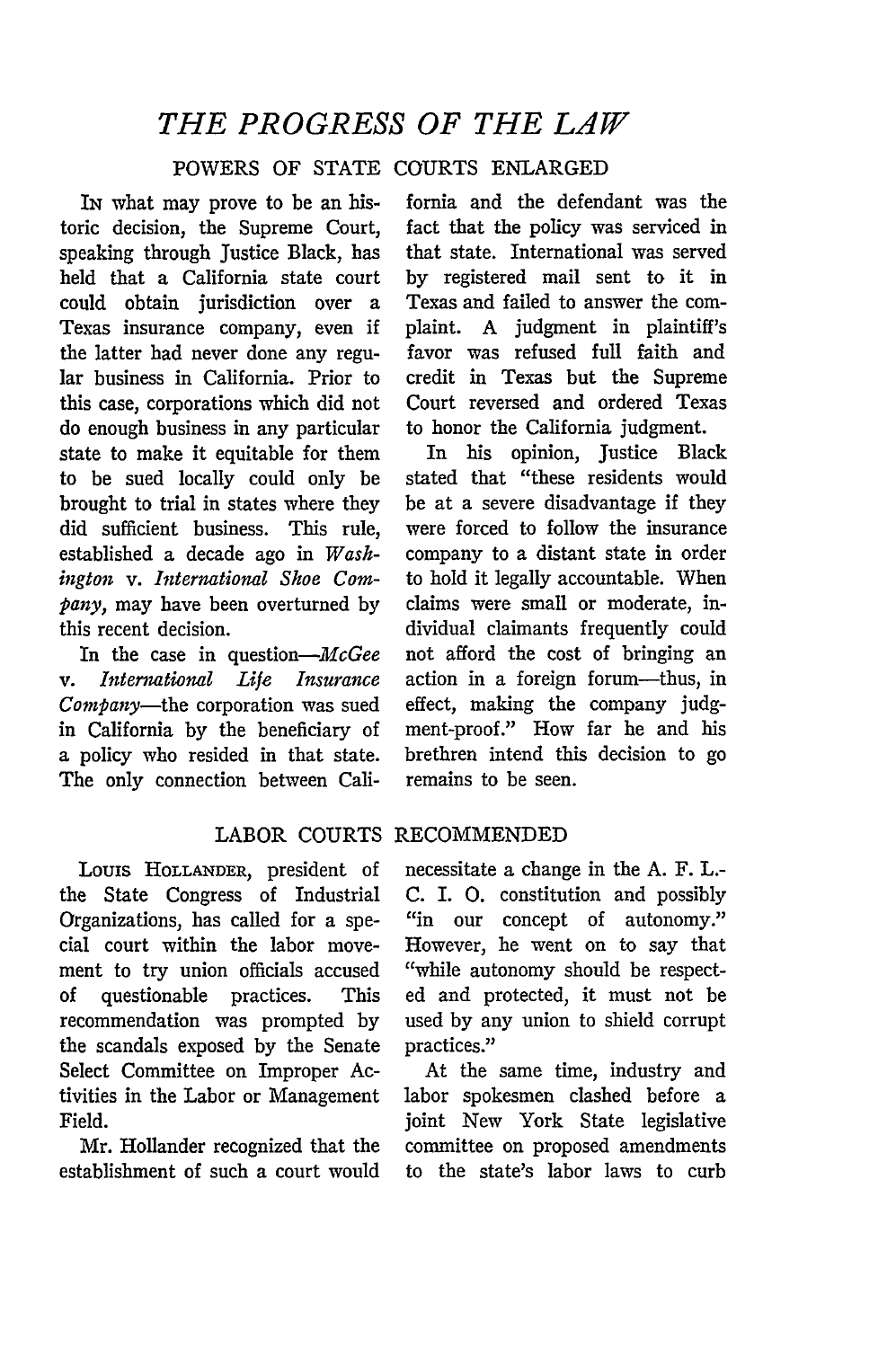racketeering and corruption in unions, while Senator John L. Mc-Clellan stated in Washington that it would "take some laws" to clean up labor corruption and that he would urge the new Congress to enact them.

# AMBULANCE-CHASING INQUIRY UPHELD

**THE** validity of a twelve-monthold ambulance-chasing inquiry being conducted in Brooklyn before Justice George A. Arkwright has been sustained by the Appellate Division, Second Department. The question was raised by a lawyer and a physician who had been subpoenaed to testify in the inquiry. Justice Arkwright had fined each one \$250 for criminal contempt for refusing to testify.

The Appellate Division upheld the legality of the proceeding and affirmed the fine against the lawyer but annulled that against the physician. What effect the latter determination will have on the outcome of the inquiry remains to be seen. However, the court reaffirmed its order that the inquiry must continue to operate with the utmost secrecy. It directed that the papers and records "shall be sealed and deemed private and confidential and no one shall have access to them without further order of this court." It was as good as its word and listed the lawyer and the physician as "M. Anonymous" and "S. Anony**mous."**

### WIRETAPPING LAWS AND DECISIONS

THE revelation that the New York City Transit Authority had wiretapped the offices of the Motormen's Benevolent Association during the recent subway strike instituted a searching inquiry into the legality of this procedure by New York's Joint Legislative Committee on Privacy of Communication. Assemblyman Anthony P. Savarese, Jr., the Committee's chairman, indicated that he was convinced that the Transit Authority had committed .a crime in "bugging" the motormen's headquarters.

During a lull in his investigation, Mr. Savarese stated that *"we* are going to get legislation. I see that Governor Harriman wants it, and I see that Mayor Wagner wants it. I don't know what form it will take." He indicated that it would drastically limit police "bugging."

At the same time, the special committee on wiretapping and eavesdropping of the New York State Bar Association recommended that a court order should be obtained "where eavesdropping is to be maintained over any appreciable period of time."

In the midst of the subway strike, the Supreme Court, in a decision of far-reaching import, held that evidence obtained by the use of a stateauthorized wiretap, operated solely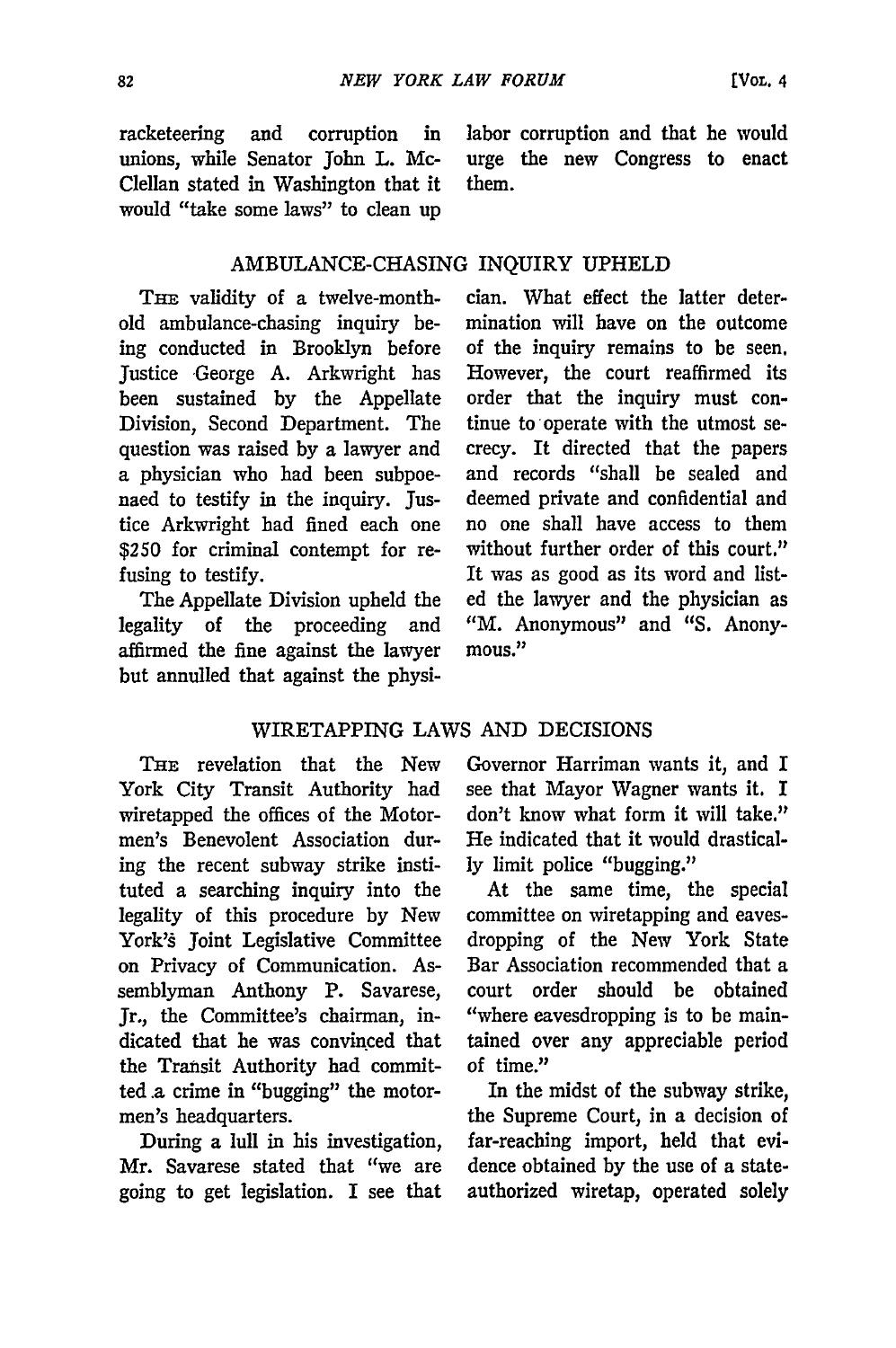by local police officers for local reasons, was not admissible in a federal criminal trial. In *Benanti v. United* States, Chief Justice Warren reversed the lower courts and ordered a new trial for a defendant who had been convicted of transporting cans of alcohol without federal tax stamps. Benanti had been convicted upon evidence obtained by New York City police while tapping the telephone wires of a bar frequented by the defendant. However, on the same day that the Benanti decision was announced, the Court, in *Rathbun v. United States,* held that listening over an extension telephone with the consent of one party to the conversation is not an illegal wiretap and the "eavesdropper's" testimony may be admitted in a criminal prosecution of the other party.

### TORT ACTION SURVIVES MARRIAGE

A NEw JERSEY court has just decided that a plaintiff who is suing the defendant for injuries sustained by her while riding as a passenger in his car may continue her suit even if she marries him after the commencement of the action. The court disapproved of the doctrine of identification which previously precluded tort actions between spouses.

It maintained that the only rationale for the rule was that it might tend to prevent marital discord but that this reason was not applicable to this case. According to the judge, if the pending lawsuit **did** not prevent the parties from marrying each other, it could hardly be called a threat to domestic harmony.

## JUDGE ATTACKS DEFINITION OF CRIMINAL INSANITY

A **WESTCHESTER** County Judge recently refused to dismiss a firstdegree murder indictment against a former mental patient and, in the process, attacked the New York definition of criminal insanity. The district attorney had recommended a dismissal on the ground that the defendant was insane when he murdered his wife last summer after being released from a mental hospital. Judge Harold T. Garrity, holding that there was an issue of fact as to the defendant's sanity under the McNaughton rule, ordered that he stand trial.

However, he suggested that the McNaughton rule be scrapped in favor of that recommended by the Model Penal Code of the American Law Institute. Instead of classifying a criminal defendant as insane only if he can prove that he did not know the nature and quality of his act or that it was wrong, he would be held responsible for his acts only if he had "substantial capacity either to appreciate the criminality of his conduct or to conform his conduct to the requirements of law."

Judge Garrity said that he would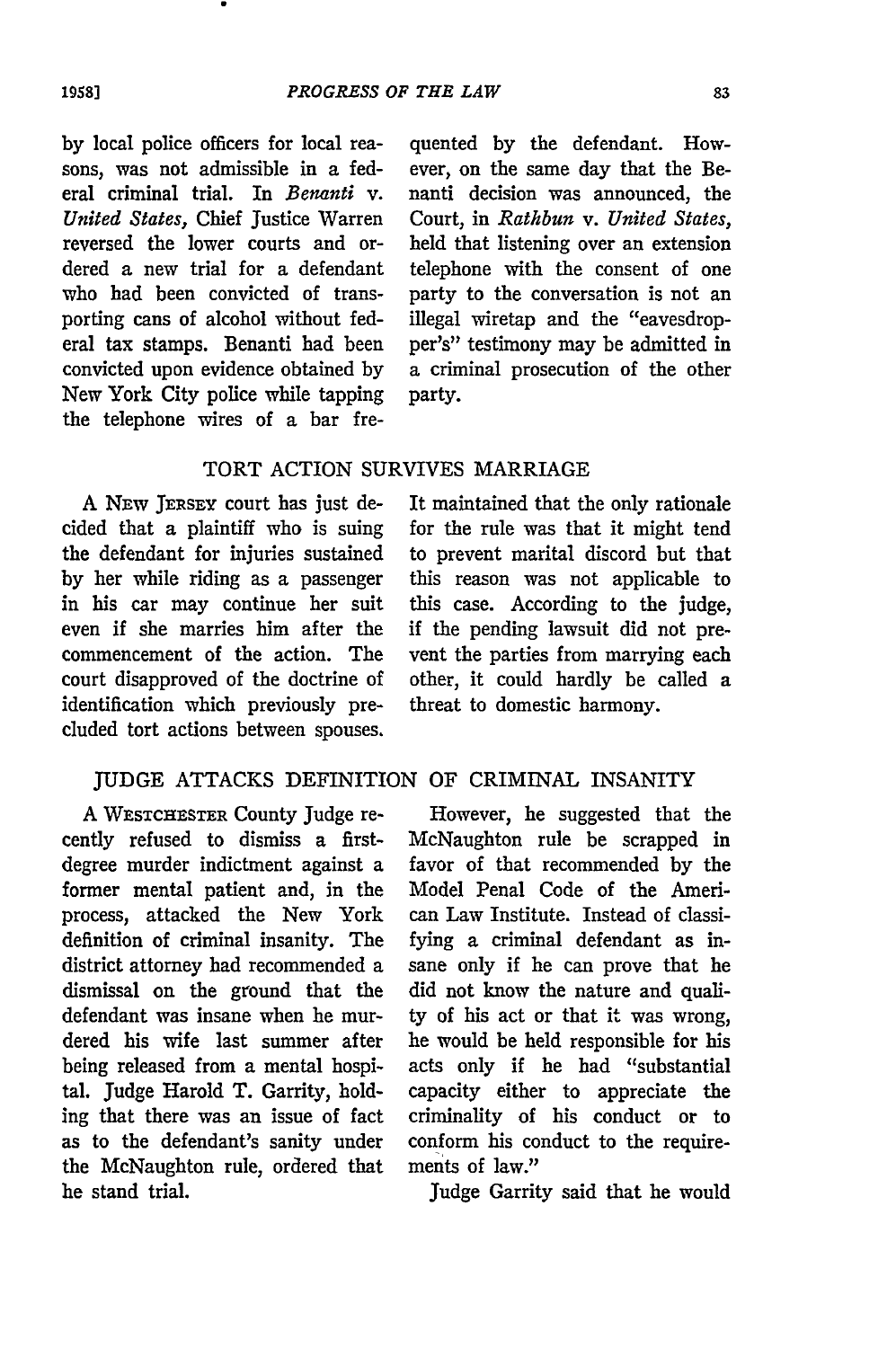not "presume to attempt a substitute definition" but suggested that the State Legislature consider remedial legislation along the line of the Model Penal Code. In this connection, Governor Harriman recently appointed a committee of penologists, psychiatrists, and laymen to consider a change in the McNaughton rule.

#### NEW LAWS AGAINST OBSCENE LITERATURE URGED

**BoTH** in Albany and Washington, campaigns are under way to, as Representative John Dowdy of Texas recently stated, "put the fear of the law . . . into peddlers of smut and filth." Dowdy was disturbed by the fact that the Supreme Court had recently held that the Post Office could not bar certain material from the mails. He urged support for two bills he had introduced during the last session of Congress. One would permit publishers of obscene material to be prosecuted in the district where it is delivered instead of only where it

# BAR ASSOCIATIONS HELD NOT CHARITABLE

**UNDER** the Federal Estate Law, a deduction is permitted for bequests to public, charitable and religious organizations. Thus the executors of a will which bequeathed large sums to several bar associations took the position that these gifts entitled the estate to equiva-

#### FORMER COMMUNIST NOT DEPORTED

THE Supreme Court has just ruled that an alien cannot be deported solely because he was a member of the Communist Party for one year when he worked in a Communist book store. In *Rowoldt v. Perfetto,* Justice Frankfurter, is mailed. The other would stiffen the penalties for persons peddling obscene books and pamphlets to juveniles.

The New York State Legislature's Committee on Obscene Literature has been holding public sessions in Albany to determine whether further legislation is necessary in order to prevent the circulation of indecent literature. It will be interesting to see what state or national legislation is enacted in view of the Supreme Court's new definition of obscenity as material which appeals "to prurient interest."

lent deductions. However, a federal judge pointed out that bar associations exist for the benefit of members of the legal profession, primarily as a lobbying mechanism, and that their basic character was not charitable, scientific, literary or educational. Hence, no deduction.

speaking for a bare majority of the court, held that this evidence was too insubstantial to support an order of deportation of a man who had resided in the United States since 1914. He inferred that the Internal Security Act, which was the au-